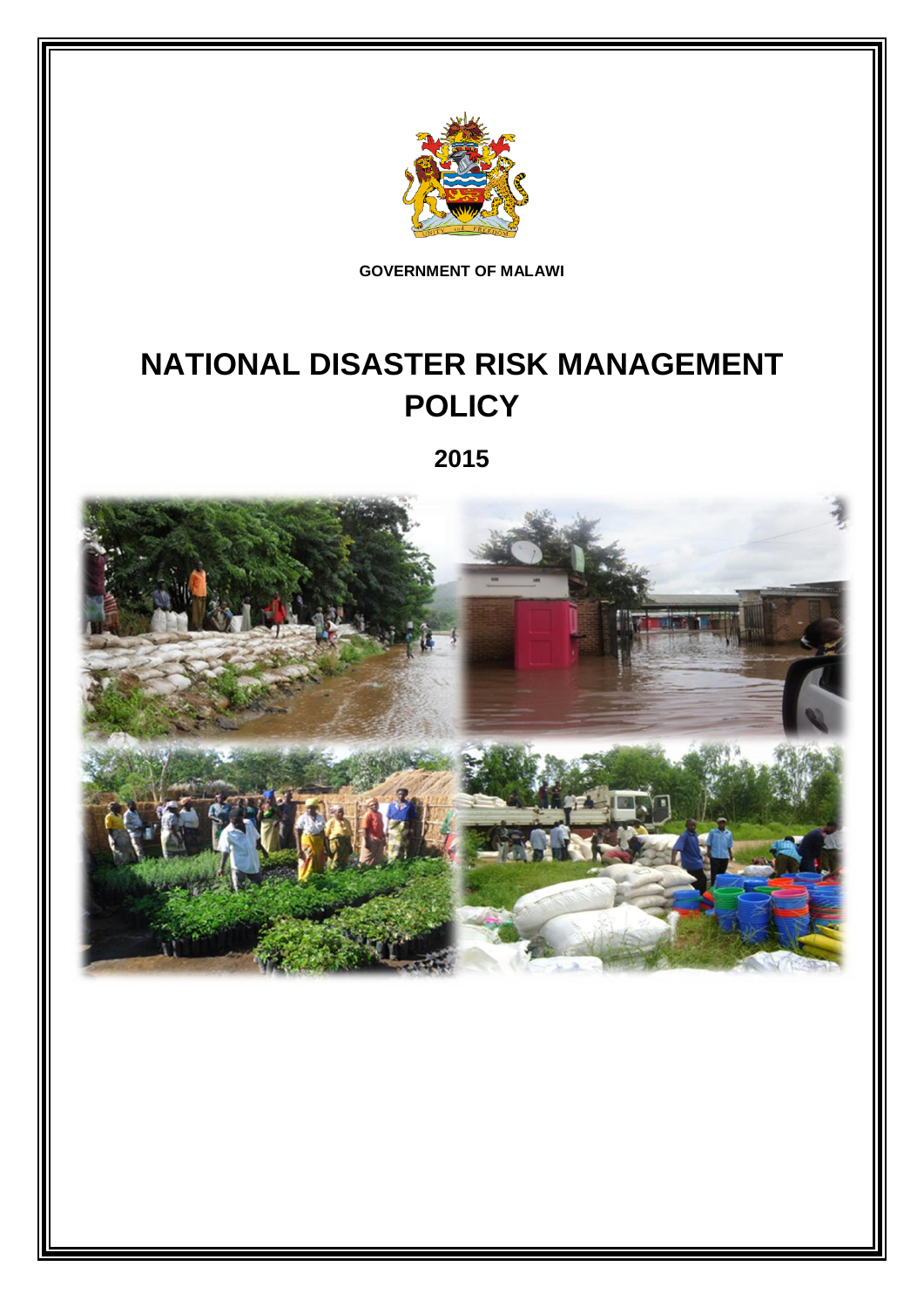### **For further information, contact:**

*The Secretary and Commissioner for Disaster Management Affairs Private Bag 336 Lilongwe 3 Malawi*

Physical address: 2<sup>nd</sup>Floor, Ministry of Economic Planning and Development Building, Capital Hill, Lilongwe 3, Malawi.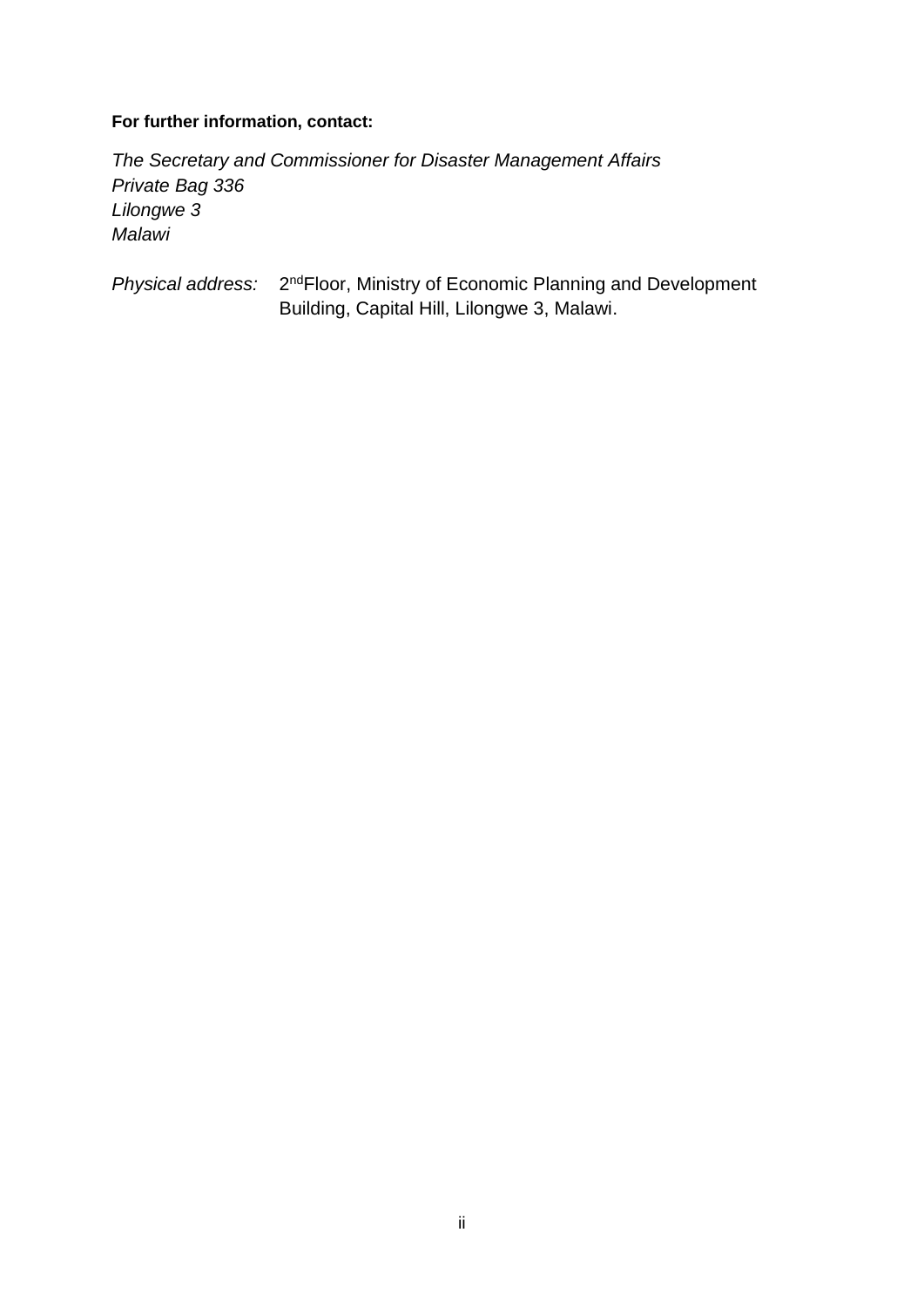### <span id="page-2-0"></span>**FOREWORD**

Malawi faces a number of disasters, both natural and human-made which include floods, drought, stormy rains, strong winds, hailstorms, landslides, earthquakes, pest infestations, diseases outbreaks, fire and accidents. The intensity and frequency of disasters has been increasing, in light of climate change, population growth, urbanisation and environmental degradation. Disasters disrupt people's livelihoods, endanger human and food security, damage infrastructure and hinder socio-economic growth and development. Disasters also increase the poverty of rural and urban households and erode the ability of the national economy to invest in key social sectors which are important to reducing poverty. It is, therefore, important to address disaster risks for the socio-economic development of the country.

Disaster risk management, together with social support, is considered within theme three "Social Support and Disaster Risk Management" of the Malawi Growth and Development Strategy II (MGDS II); a national development strategy that ensures that resources are targeted towards priority areas thereby contributing to the attainment of sustainable development.

The development of the National Disaster Risk Management (NDRM) Policy is a major step towards achieving sustainable development through ensuring that disaster risk management is integrated in development planning by all sectors in the country. The policy will also facilitate the effective coordination of disaster risk management programmes in the country. It highlights a set of key priority areas and strategies for making Malawi a nation resilient to disasters. It also provides a common direction to all government, non-governmental organisations, private sector organizations, media and development partners at national and local levels on how to effectively implement disaster risk management programmes and activities.

I commend all stakeholders for their commitment in the development of this policy. This policy calls upon all sectors and stakeholders to pursue a proactive and integrated way of reducing risks to hazards through sustainable, innovative and realistic strategies with strong partnerships and networks. The government is committed to ensure implementation of the policy so as to significantly reduce the social, economic and environmental impacts of disasters in the country. It is, therefore, my sincere hope that all stakeholders in the country will align their activities towards this policy in order to ensure that resilience to disasters is built at national, local and community levels.

**Rt. Hon. Saulos Klaus Chilima VICE PRESIDENT OF THE REPUBLIC OF MALAWI**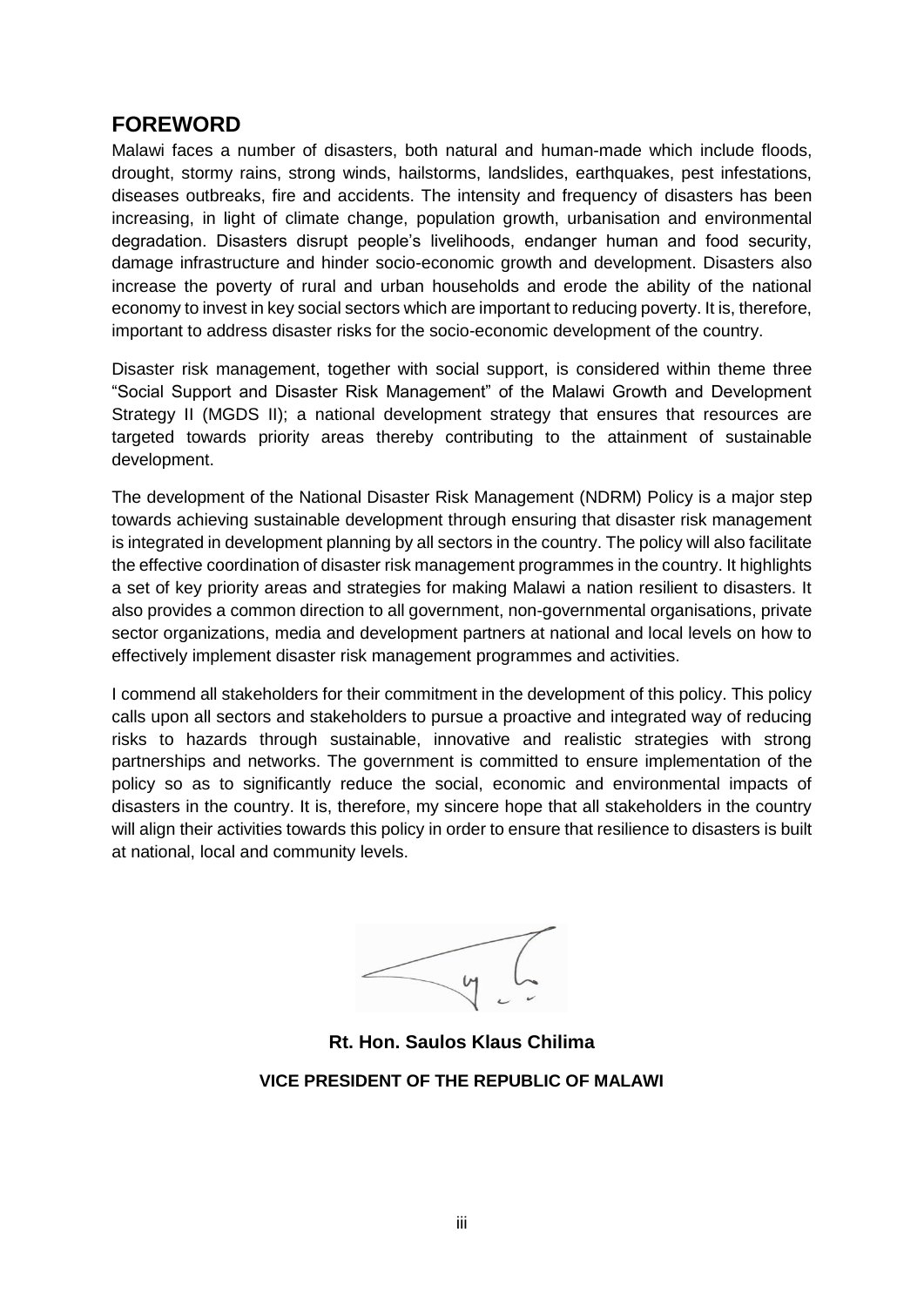### <span id="page-3-0"></span>**PREFACE**

The National Disaster Risk Management Policy presents an opportunity for effective implementation and coordination of disaster risk management programmes and activities in the country. Its successful implementation will require a comprehensive institutional and legal framework, political commitment and adequate resources as well as the commitment of all stakeholders including government and development partners.

The policy has been developed to guide disaster risk management mainstreaming in the country by providing policy strategies that would achieve the long term goal of reducing disaster losses in lives and in the social, economic and environmental assets of communities and the nation as envisioned in theme three "Social Support and Disaster Risk Management" in the Malawi Growth and Development Strategy.

The policy is aligned to the Hyogo Framework for Action (HFA: 2005-2015) adopted by the United Nations World Conference on Disaster Reduction in 2005 of which Malawi is a signatory, the Millennium Development Goals (MDGs), the United Nations Framework Convention on Climate Change, the Africa Regional Strategy for Disaster Risk Reduction and the SADC Disaster Risk Reduction Strategy.

The formulation of this policy evolved through a rigorous and elaborate participatory consultation process. The consultations included various stakeholders among them, government ministries and departments, national and international NGOs, United Nations agencies, development partners, civil society organizations, local leaders, communities and individuals. The United Nations Development Programme (UNDP) provided financial and technical support towards the production of this policy.

It is my sincere hope that the commitment that all stakeholders showed in developing this policy will continue during its implementation.

Auggem.

Paul Chiunguzeni

**SECRETARY AND COMMISSIONER FOR DISASTER MANAGEMENT AFFAIRS**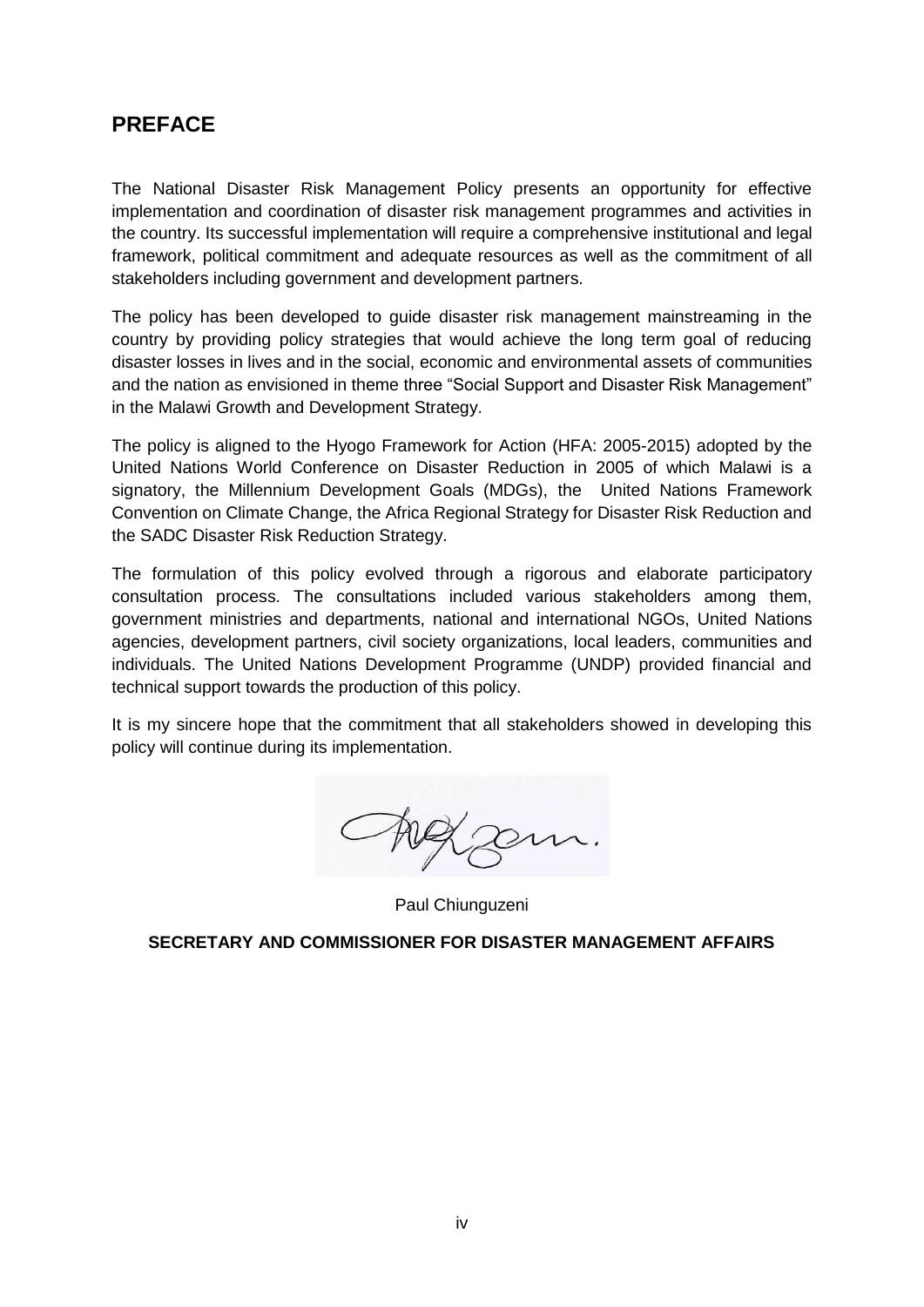| 1 |                                                                                          |                                                                                       |  |  |  |
|---|------------------------------------------------------------------------------------------|---------------------------------------------------------------------------------------|--|--|--|
|   | 1.1                                                                                      |                                                                                       |  |  |  |
|   | 1.2                                                                                      |                                                                                       |  |  |  |
|   | 1.3                                                                                      |                                                                                       |  |  |  |
| 2 |                                                                                          |                                                                                       |  |  |  |
|   | 2.1                                                                                      |                                                                                       |  |  |  |
|   | 2.2                                                                                      |                                                                                       |  |  |  |
|   | 2.3                                                                                      |                                                                                       |  |  |  |
|   | 2.4                                                                                      |                                                                                       |  |  |  |
| 3 |                                                                                          |                                                                                       |  |  |  |
|   | 3.1                                                                                      | Policy priority Area 1: Mainstreaming disaster risk management into sustainable       |  |  |  |
|   | Policy Priority Area 2: Establishment of a comprehensive system for disaster risk<br>3.2 |                                                                                       |  |  |  |
|   | 3.3                                                                                      | Policy Priority Area 3: Development and strengthening of a people-centred early       |  |  |  |
|   | 3.4                                                                                      | Policy Priority Area 4: Promotion of a culture of safety, and adoption of resilience- |  |  |  |
|   | 3.5                                                                                      |                                                                                       |  |  |  |
|   | 3.6                                                                                      | Policy Priority Area 6: Strengthening preparedness capacity for effective response    |  |  |  |
| 4 |                                                                                          |                                                                                       |  |  |  |
|   | 4.1                                                                                      |                                                                                       |  |  |  |
|   | 4.2                                                                                      |                                                                                       |  |  |  |
|   | 4.3                                                                                      |                                                                                       |  |  |  |
|   | 4.4                                                                                      |                                                                                       |  |  |  |
|   | 4.5                                                                                      |                                                                                       |  |  |  |
|   |                                                                                          |                                                                                       |  |  |  |

### **Table of Contents**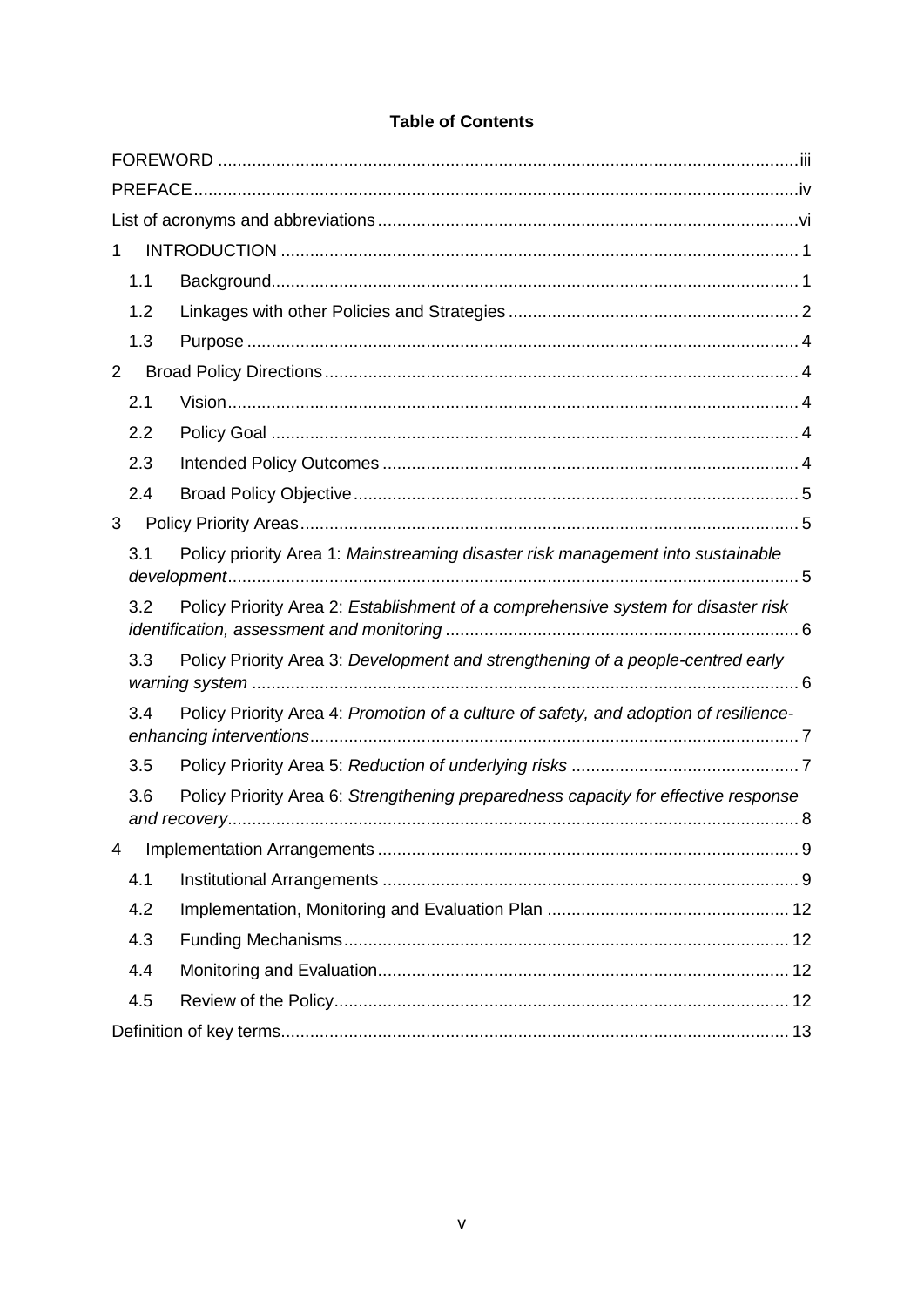## **List of acronyms and abbreviations**

<span id="page-5-0"></span>

| <b>AIDS</b>    | Acquired Immune Deficiency Syndrome                         |
|----------------|-------------------------------------------------------------|
| <b>ARSDRR</b>  | Africa Regional Strategy for Disaster Risk Reduction        |
| <b>DCCMS</b>   | Department of Climate Change and Meteorological Services    |
| <b>DDRMC</b>   | Decentralised Disaster Risk Management Committees           |
| <b>DISTMIS</b> | Division of Information, Management and Technology Services |
| <b>DoDRMA</b>  | Department of Disaster Risk Management Affairs              |
| <b>DolWD</b>   | Department of Irrigation and Water Development              |
| <b>DoS</b>     | Department of Surveys                                       |
| <b>DRMC</b>    | <b>Disaster Risk Management Committees</b>                  |
| <b>DRM</b>     | Disaster Risk Management                                    |
| <b>DRR</b>     | <b>Disaster Risk Reduction</b>                              |
| <b>EAD</b>     | <b>Environmental Affairs Department</b>                     |
| <b>FAO</b>     | Food and Agriculture Organisation                           |
| <b>FEWSNET</b> | <b>Famine Early Warning Systems Network</b>                 |
| <b>GDP</b>     | <b>Gross Domestic Product</b>                               |
| GoM            | <b>Government of Malawi</b>                                 |
| <b>GSD</b>     | <b>Geological Surveys Department</b>                        |
| <b>HFA</b>     | Hyogo Framework of Action 2005 - 2015                       |
| HIV            | Human Immunodeficiency Virus                                |
| <b>MDF</b>     | Malawi Defence Force                                        |
| <b>MDG</b>     | Millennium Development Goals                                |
| <b>MGDSII</b>  | Malawi Growth and Development Strategy II                   |
| <b>MoAFS</b>   | Ministry of Agriculture and Food Security                   |
| <b>MoEST</b>   | Ministry of Education, Science and Technology               |
| <b>MoF</b>     | Ministry of Finance                                         |
| <b>MoGCSW</b>  | Ministry of Gender, Children and Social Welfare             |
| <b>MoH</b>     | Ministry of Health                                          |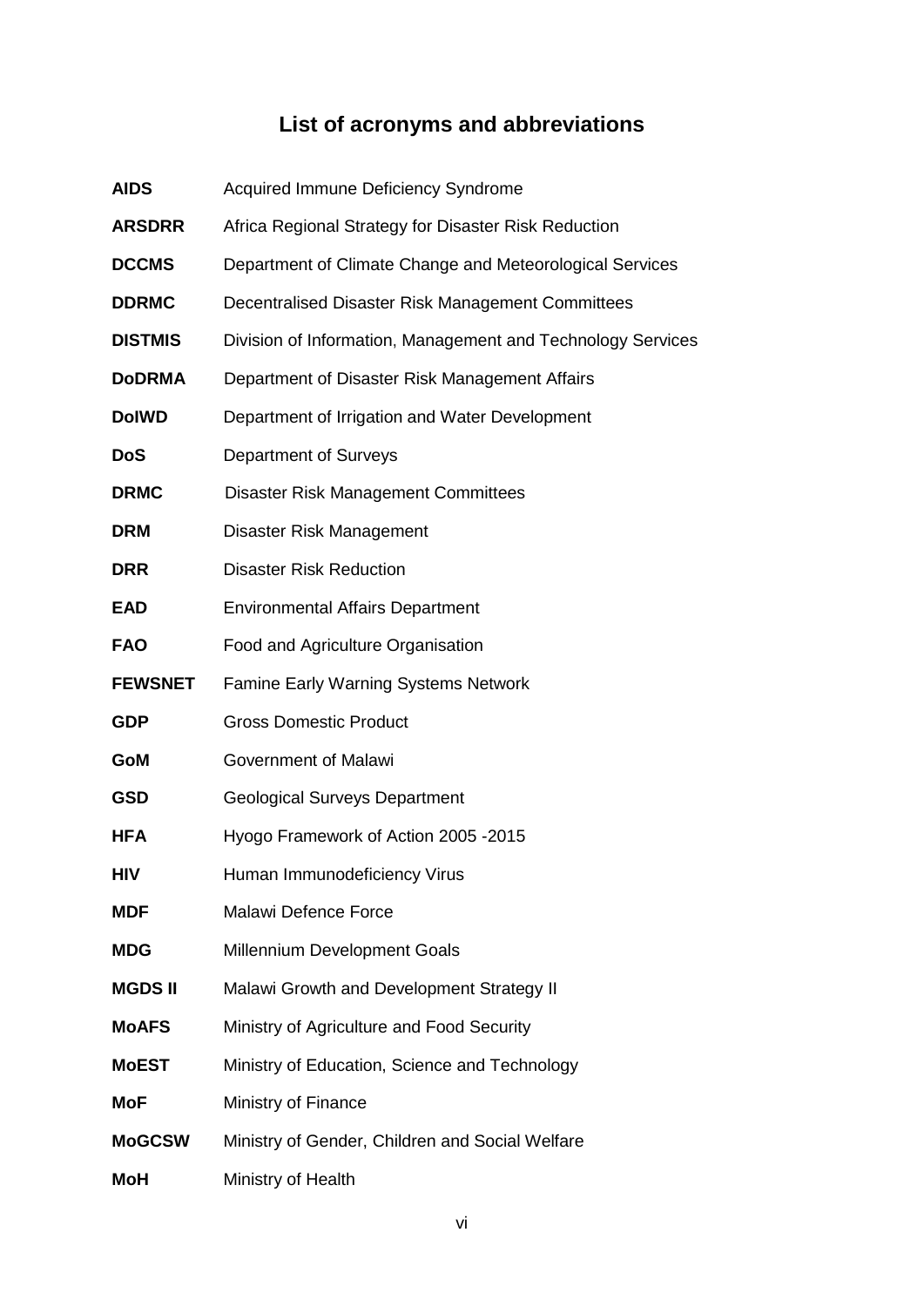| Mol            | Ministry of Information                               |
|----------------|-------------------------------------------------------|
| <b>MoLHUD</b>  | Ministry of Lands, Housing and Urban Development      |
| <b>MPS</b>     | <b>Malawi Police Services</b>                         |
| <b>MVAC</b>    | Malawi Vulnerability Assessment Committee             |
| <b>NAPA</b>    | National Adaptation Programmes of Action              |
| <b>NDRMF</b>   | National Disaster Risk Management Fund                |
| <b>NDRMC</b>   | National Disaster Risk Management Committee           |
| <b>NDRM TC</b> | National Disaster Risk Management Technical Committee |
| <b>NLGFC</b>   | National Local Government Finance Committee           |
| <b>NSO</b>     | <b>National Statistics Office</b>                     |
| <b>TSC</b>     | <b>Technical Sub Committee</b>                        |
| <b>UN</b>      | <b>United Nations</b>                                 |
| <b>UNDP</b>    | United Nations Development Programme                  |
| <b>WHO</b>     | <b>World Health Organisation</b>                      |
| <b>WRU</b>     | <b>Water Resource Unit</b>                            |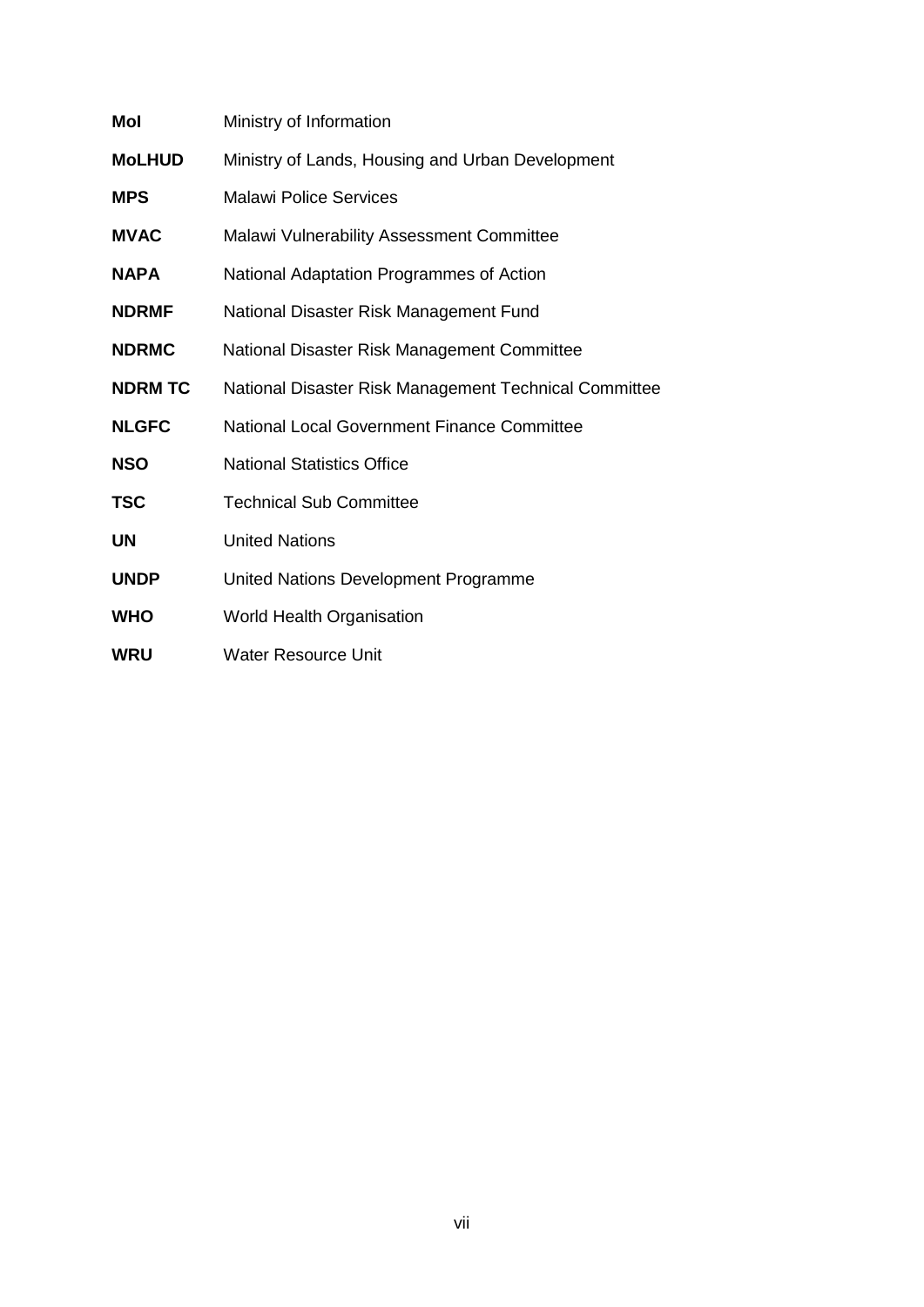### <span id="page-7-0"></span>**1 INTRODUCTION**

The National Disaster Risk Management Policy presents the aspirations of the Government of Malawi in ensuring that disaster losses and impacts are sustainably reduced. The Policy has identified key challenges that presently hinder proper disaster risk management in the country and outlines the direction that Malawi intends to take in order to address these challenges. There are three outcomes that this policy intends to achieve and the outcomes will be realized through a focus on six policy priority areas. Institutional arrangements for disaster risk management that will ensure successful implementation of the policy have also been stipulated in the policy. The National Disaster Risk Management Policy recognizes that there are already a number of policies where clear linkages exist with this policy. However, the policy focuses on areas where gaps and challenges have been identified in the other policies.

The policy is aimed at ensuring that disaster risk management (DRM) is mainstreamed in development planning and policies of all sectors in order to reduce the impact of disasters and ensure sustainable development in the country. Reduction of poverty through sustainable economic growth is the objective in the development strategy of the Government of Malawi (GoM), which is set to be achieved through economic growth and infrastructure development. However, the increasing impact of disasters on lives, livelihoods, and economic and environmental assets continue to pose a significant threat to the nation's ability to come out of poverty.

Section 1 of the policy contains the introduction and background, section 2 provides broad policy direction, section 3 provides details of the policy priority areas and section 4 covers the implementation arrangement.

### <span id="page-7-1"></span>**1.1 Background**

Malawi has an agro-based economy with the agricultural sector contributing over 35 per cent to the country's Gross Domestic Product (GDP). According to the 2008 Population and Housing Census, the country has a population of 13.1 million people, of which over 80 per cent are rural-based and depend on subsistence farming as their main source of livelihood. Due to over-reliance on rain-fed agriculture, people's livelihoods as well as the economy as a whole are very vulnerable to droughts and floods, the most frequently occurring natural hazards in Malawi. Environmental degradation, poverty, rapid urbanization, lack of access to information and knowledge, cultural beliefs and customs, limited food diversity, weak buildings/infrastructure, and a lack of effective disaster risk reduction efforts have all s compounded the vulnerability of the population to hazards. Climate change further exacerbates the frequency and severity of disasters in the country. These disasters also undermine the efforts towards the achievement of the Millennium Development Goals (MDGs) through the Malawi Growth and Development Strategy II (MGDS II).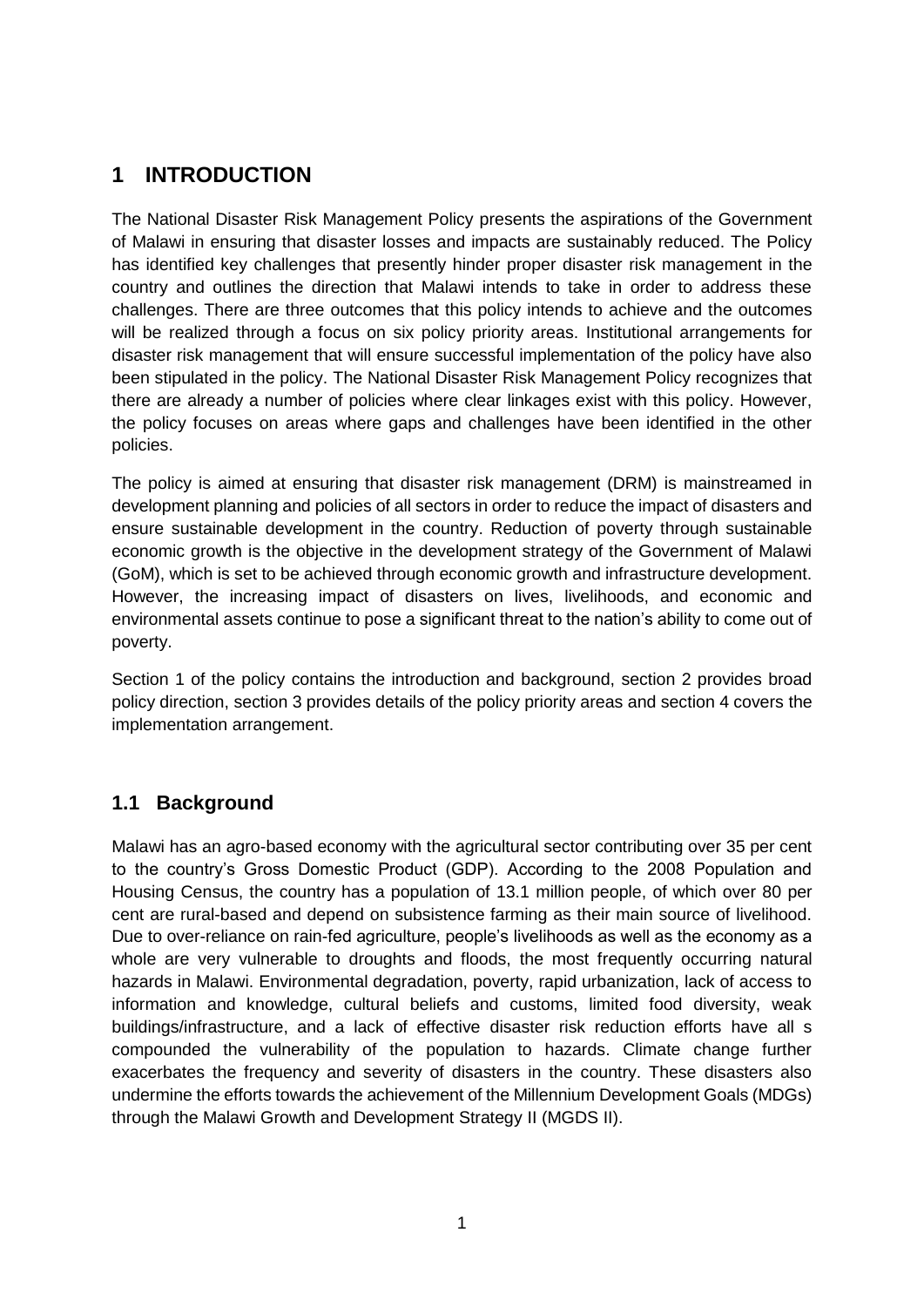From 1979 to 2010, natural disasters cumulatively affected nearly 21.7 million people and killed about 2,596 people. Disasters play a significant role in defining household poverty and national economic growth trends through economic losses and shocks to livelihood systems. Given the wide range of hazards that Malawi is exposed to, both rural as well as urban households remain vulnerable to these hazards. Disasters also erode the ability of the national economy to invest in key social sectors for economic growth. The impact of disasters on economic growth and poverty in the country is manifested through various types of losses. For example, the total loss due to damage caused by the December 2009 earthquake in Karonga district was estimated at 748 million Malawi Kwacha (about 5.2 million USD). The high cost associated with the earthquake was largely due the poor construction of buildings and other infrastructure in the district. Disaster losses are conventionally categorized as direct (or stock) losses, indirect losses and secondary effects.

In an effort to understand the changes in the nature and pattern of the hazards, Malawi prepared the National Adaptation Programmes of Action (NAPA) that clarifies the impact of climate change on disasters. The GoM realizes that any aspirations to reduce poverty in the country in a sustainable way will require strategic and proactive investment in disaster risk reduction. The NAPA was developed to enable Malawi address urgent and immediate adaptation needs caused by climate change and extreme weather events.

Similarly, in view of the major negative impacts of disasters on economic growth and poverty, it has been recognized that disaster risk management needs to be mainstreamed into all sectors and at all levels of planning (i.e. village, area, district and national). However, this is not possible without a coherent framework that guides disaster risk management mainstreaming in the country. Hence, the National Disaster Risk Management (NDRM) Policy has been developed with the aim of closing this gap and providing coherent Policy strategies that when implemented would significantly reduce the social, economic and environmental impacts of disasters in Malawi, thus supporting the MGDS II.

### <span id="page-8-0"></span>**1.2 Linkages with other Policies and Strategies**

Disaster risk management is a developmental issue aimed at reducing social, economic and environmental disaster losses in order to achieve socio-economic growth in the country. Due to the crosscutting nature of the disaster risk management function, the NDRM Policy is linked to the following social, infrastructure, environmental and natural resources policies:

- National Social Support Policy;
- Malawi Decentralization Policy
- Health Policy;
- National HIV and AIDS Policy;
- Nutrition Policy;
- Food Security Policy;
- Gender Policy;
- Child Protection Policy;
- Education Policy;
- Elderly and Disabilities Policy;
- National Sanitation Policy;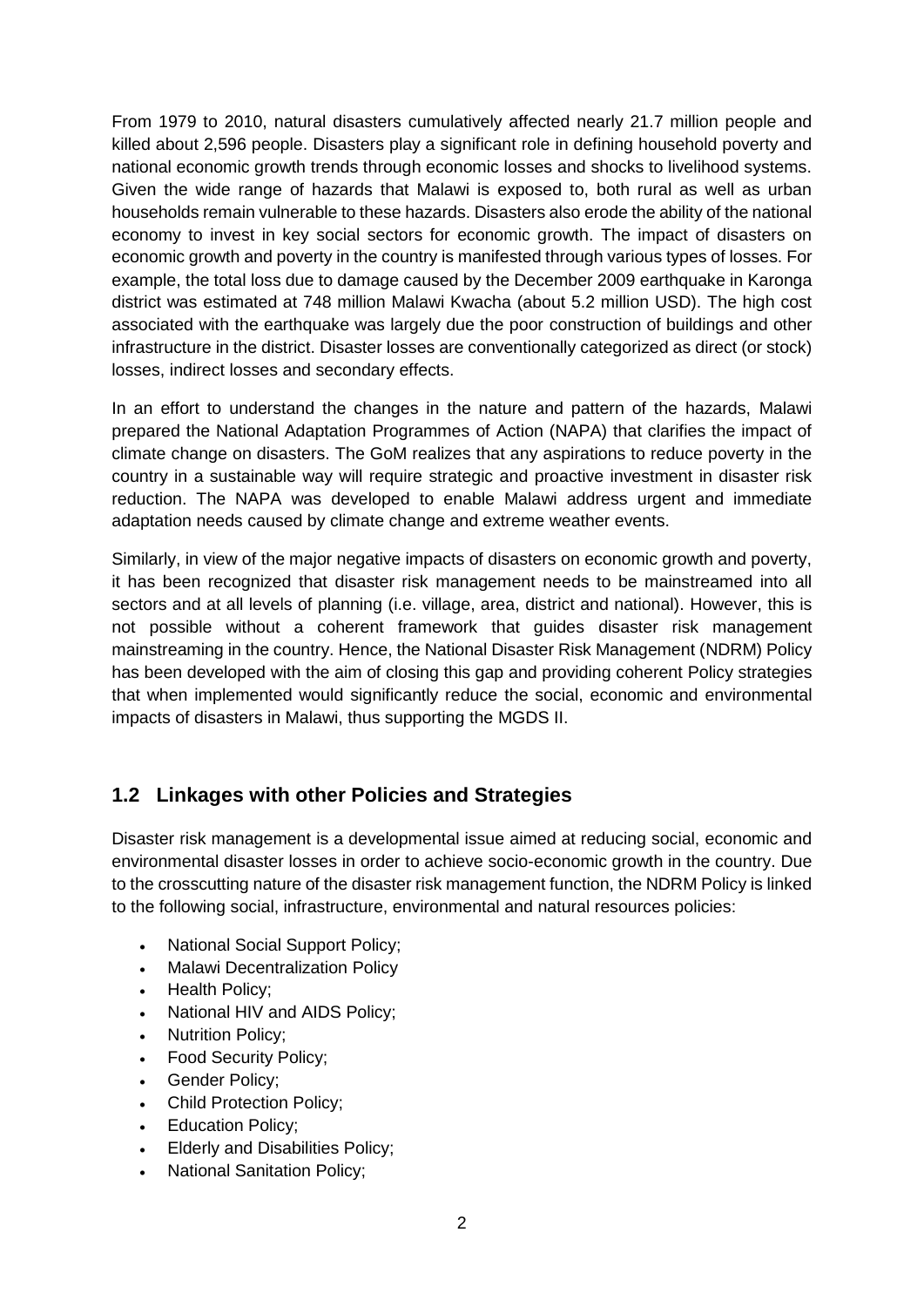- National Housing Policy;
- National Environmental Policy;
- National Forestry Policy:
- National Water Policy; and
- Mining Policy.

Through synergies with these policies, the NDRM Policy will contribute to the socio-economic development of the country by mainstreaming DRM into all development planning processes and building the resilience of communities to disasters.

The Policy is also linked to the following legislations and strategies:

- The Environmental Management Act (1996):
- The Forestry Act (1997);
- The Irrigation Act (2001);
- The Local Government Act (1998);
- The Town and Country Planning Act(1988);
- The Water Resources Act(1969):
- The Malawi Growth and Development Strategy (2012-2017): and
- **•** The Malawi Constitution

.

#### **1.2.1 The Malawi National Adaptation Programmes of Action (NAPA) of 2006**

The Malawi National Adaptation Programmes of Action (NAPA) which was developed in 2006 seeks to identify the immediate adaptation measures that need to be taken to reduce the risks posed by climate change and the possible impacts of increased severe weather events on Malawi.

#### **1.2.2 The Malawi Growth and Development Strategy (2011-2016)**

"Disaster Risk Management" is Sub-Theme Two of Theme Three of the MGDS II. The longterm goal of sub theme two is reduce the social, economic and environmental impact of disasters.

Although disaster risk management is embedded as a sub theme in the MGDS II, the integration of disaster risk reduction into all sustainable development policy and planning processes at all levels cuts across all the themes of the MGDS II.

#### **1.2.3 Linkages with international instruments**

Globally, the Policy is linked to the following international instruments:

- The SADC Disaster Risk Reduction Strategy;
- The Africa Regional Strategy for Disaster Risk Reduction (ARSDRR);
- The Hyogo Framework for Action (HFA): 2005-2015;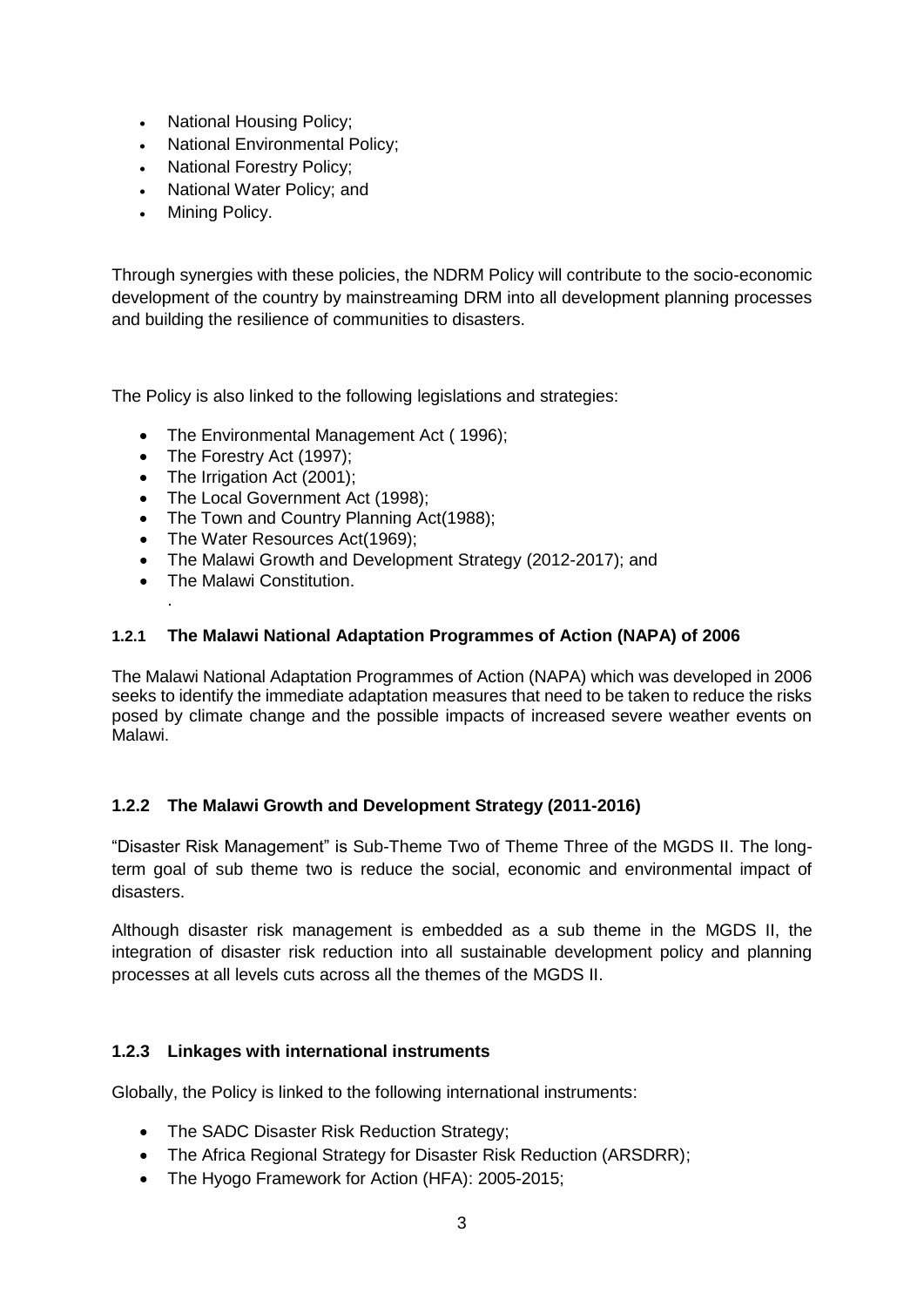- The United Nations Framework Convention on Climate Change (UNFCCC); and
- The Millennium Development Goals.

### <span id="page-10-0"></span>**1.3 Purpose**

The need for a Disaster Risk Management Policy for Malawi has been felt through experiences and lessons learnt by government, civil society organisations and development partners in the coordination of disaster risk management activities in the country. Despite the fact that the Government of Malawi recognized disasters as one of the key factors hindering economic growth and poverty reduction and the need to shift from 'disaster response culture' to integration of disaster risk reduction into sustainable development planning and programming, the absence of a Disaster Risk Management Policy inhibited the country's adoption of a proactive strategy to addressing this problem. This policy, will therefore, serve the following purposes:

- Enhance mainstreaming of DRM in development planning and programming in order to integrate DRM into sustainable development;
- Enhance coordination in the implementation of DRM programmes by various stakeholders in the country;
- Ensure adequate budgetary processes which will allow DoDRMA to effectively implement disaster risk management programmes in order to fulfil its core mandate of achieving enhanced disaster resilience; and
- Promote enforcement of buildings and other infrastructure standards which will lead to a reduction in disaster losses.

### <span id="page-10-1"></span>**2 Broad Policy Directions**

### <span id="page-10-2"></span>**2.1 Vision**

The vision of the NDRM Policy is 'a nation resilient to disasters.'

### <span id="page-10-3"></span>**2.2 Policy Goal**

The long-term goal for disaster risk management in Malawi is to sustainably reduce disaster losses in lives and in the social, economic and environmental assets of individuals, communities and the nation.

### <span id="page-10-4"></span>**2.3 Intended Policy Outcomes**

The intended outcomes of the NDRM Policy are as follows:

- 2.3.1 DRR mainstreamed in sector plans, policies and budgets at all levels;
- 2.3.2 Increased resilience of communities to disasters; and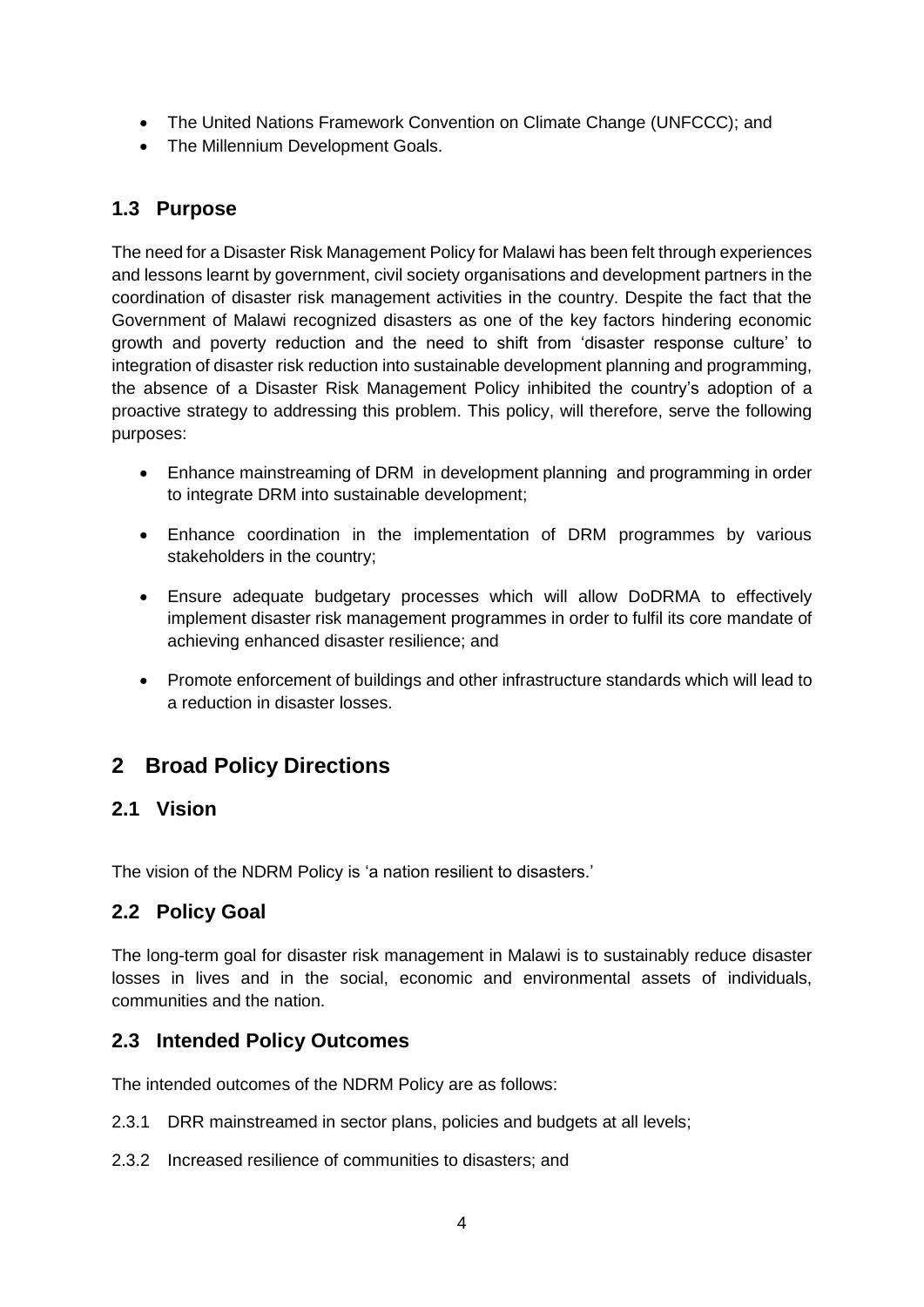2.3.3 Improved preparedness for, response to and recovery from disasters.

#### <span id="page-11-0"></span>**2.4 Broad Policy Objective**

The objective of the NDRM Policy is to create an enabling framework for the establishment of a comprehensive disaster risk management system for Malawi.

#### **2.5 Specific Policy Objectives**

The specific objectives of the NDRM Policy are as follows:

- i. To facilitate the mainstreaming of disaster risk management into sustainable development policies and planning processes at all levels;
- ii. To develop an effective system for conducting comprehensive disaster risk assessments at all levels;
- iii. To develop an integrated and effective people-centred early warning system that is comprehensive and effective;
- iv. To promote a culture of safety and resilience amongst disaster risk management stakeholders, including communities,
- v. To assess and address the underlying risk factors
- vi. To strengthen the disaster preparedness system for effective response and recovery at all levels

### <span id="page-11-1"></span>**3 Policy Priority Areas**

Six priority areas have been identified towards the achievement of the policy goal and ensuring that Malawi meets its commitments to the HFA, the Africa Regional Strategy for Disaster Risk Reduction, MDGs and the MGDS II. The priority areas have been outlined in accordance with the HFA. The six priority areas are as follows:

- i. Mainstreaming disaster risk management into sustainable development;
- ii. Establishment of a comprehensive system for disaster risk identification, assessment and monitoring;
- iii. Development and strengthening of a people-centred early warning system;
- iv. Promotion of a culture of safety, and adoption of resilience-enhancing interventions;
- v. Reduction of underlying risks; and
- vi. Strengthening preparedness capacity for effective response and recovery.

### <span id="page-11-2"></span>**3.1 Policy priority Area 1:** *Mainstreaming disaster risk management into sustainable development*

The focus of this priority area is to integrate DRM into all sustainable development and planning processes at all levels in the country.

One major challenge in the mainstreaming of disaster risk management in the country is lack of effective and appropriate institutional and legal frameworks. The Disaster Preparedness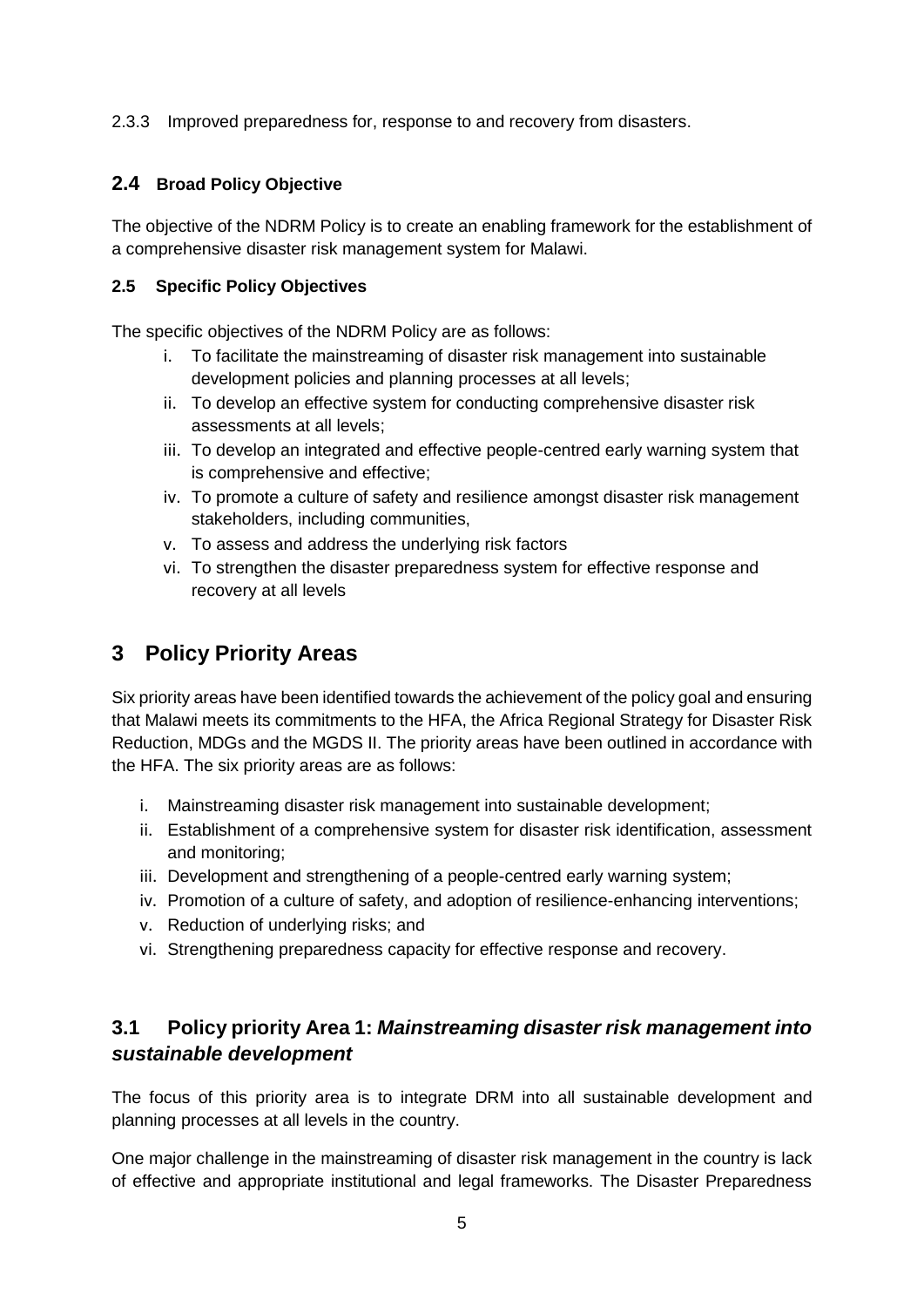and Relief Act, enacted in 1991, is not comprehensive enough and only makes provisions for response measures to be taken once a disaster has occurred. Not only was the Act passed without a policy, it is also not aligned to the HFA and the ARSDRR Programme of Action to which Malawi is a signatory. The country does not have a national multi-stakeholder DRM platform for the coordination of stakeholders. The coordination and implementation of disaster risk management programmes by DoDRMA and other stakeholders are hampered by inadequate budgetary processes. Government ministries and departments, city, towns, municipal and district councils do not have budget lines for disaster risk management and, therefore, cannot adequately implement DRM activities.

#### **3.1.1 Policy Statements**

- 3.1.1.1 The policy will ensure that DRM is mainstreamed in all sectors and at all levels;
- 3.1.1.2 The policy will ensure that DRM programmes and activities are properly coordinated; and
- 3.1.1.3 The policy will ensure that DRM activities are adequately funded and that resources are prudently utilized for the intended purposes.

### <span id="page-12-0"></span>**3.2 Policy Priority Area 2:** *Establishment of a comprehensive system for disaster risk identification, assessment and monitoring*

The establishment of a system for effectively identifying, assessing, monitoring and mapping disaster risks at all levels is an *e*ssential first step towards developing and implementing evidence-based sustainable development and planning processes that are focused on reducing disaster risks. The system must have the capacity to track hazards, monitor, regularly update, document and disseminate disaster risk assessment information and also to develop integrated risk maps to identify areas and communities at risk.

Currently Malawi does not have such a system in place. Knowledge, infrastructure and use of Geographical Information Systems in DRM is limited. In addition, the country does not have standardised risk assessment tools and guidelines. Although some efforts have been made by different stakeholders to carry out vulnerability assessments, these have been on a small scale and not comprehensive.

#### **3.2.1 Policy Statement**

3.2.1.1 The policy will ensure that a comprehensive disaster risk identification, assessment and monitoring system is established and functional.

### <span id="page-12-1"></span>**3.3 Policy Priority Area 3:** *Development and strengthening of a peoplecentred early warning system*

An integrated and people-centred early warning system is necessary for effective disaster preparedness and response. An early warning system can be considered people-centred if individuals, communities and organisations that are threatened by hazards participate in the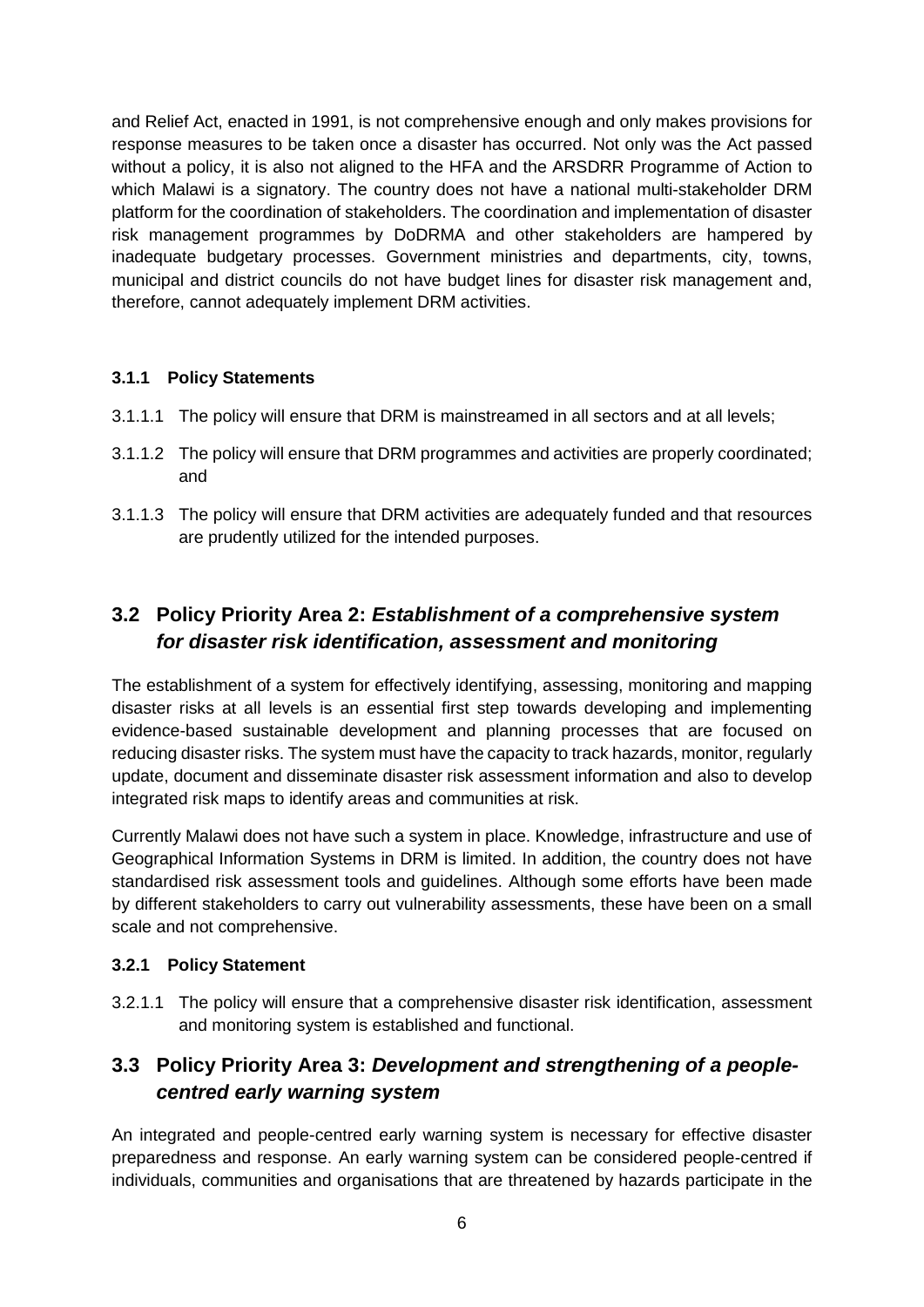generation of early warning information and have access to timely and meaningful early warning information that enables them to act timely and appropriately. This reduces the possibility of injury and loss of lives and livelihoods, and enables them to take measures to limit damage to property and the environment.

The current early warning systems in the country are not integrated, comprehensive and face a number of challenges. Some of the equipment and processes for gathering early warning data are outdated, dysfunctional and/or insufficient. The flood early warning system, for example, only covers the major rivers leaving out many small rivers which also cause a lot of flooding. The dissemination of early warning information to communities is another challenge. In most cases, there is lack of practical capacity at the community level on the use of early warning information. For example, often when communities receive early warnings, they do not know the required action to take.

#### **3.3.1 Policy Statement**

3.3.1.1 The policy will ensure that newly established and existing early warning systems are comprehensive, effective, people-centred and integrated.

### <span id="page-13-0"></span>**3.4 Policy Priority Area 4:** *Promotion of a culture of safety, and adoption of resilience-enhancing interventions*

Promotion of a culture of safety entails the use of practices that promote disaster mitigation and preparedness through the use of education, knowledge and innovation. The raising of awareness and understanding of disaster risk reduction amongst the population at large nurtures changes in behaviour that will contribute to building a culture of safety and resilience.

Limited knowledge and skills in disaster risk management at national, district and community levels affect both safety and resilience in communities. The current curricula in primary, secondary and tertiary institutions do not adequately consider DRM. The engagement of the academic and research community in disaster risk management in the country is presently low and should be enhanced. Further, there are no adequate information management and sharing mechanisms for DRM. Even though the mass media report on disasters, there is limited coverage on risk reduction.

#### **3.4.1 Policy statements**

- 3.4.1.1 The policy will ensure that disaster risk managementis integrated into primary, secondary and tertiary curricula;
- 3.4.1.2 The policy will ensure the promotion of interdisciplinary and policy-oriented research on appropriate disaster risk management technologies and approaches; and
- 3.4.1.3 The policy will ensure the promotion of the involvement of the media, social networks, communities and other institutions in the generation and dissemination of DRM information.

#### <span id="page-13-1"></span>**3.5 Policy Priority Area 5:** *Reduction of underlying risks*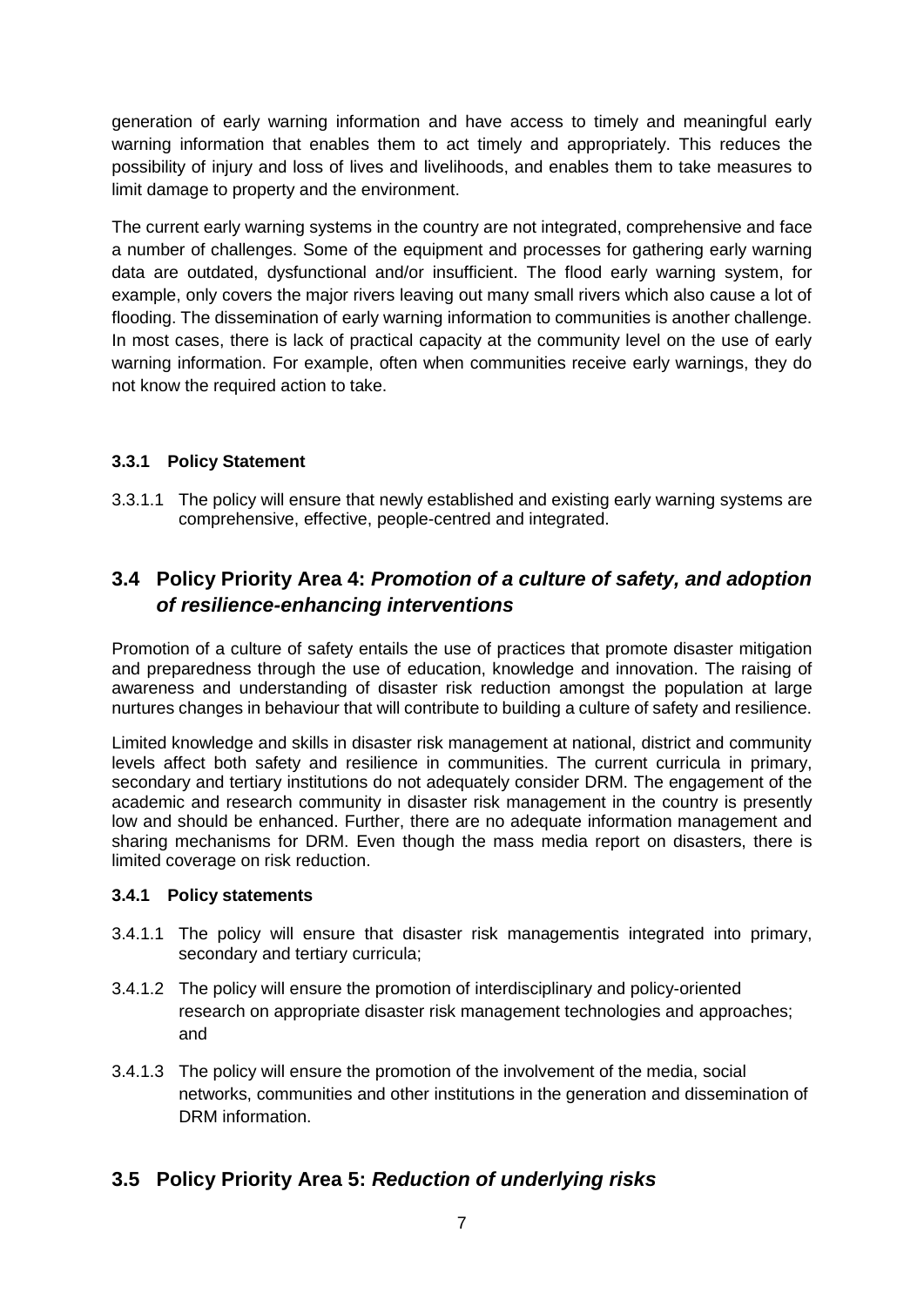Reducing underlying risk factors involves, among other things, improving building safety and the protection of critical lifeline infrastructure, sustainable management of the environment and natural resources and aligning disaster risk reduction to climate change adaptation. It aims at increasing the resilience of the poor and most vulnerable to disasters and is the responsibility of government, communities, civil society organisations, development partners and other stakeholders at all levels.

The Government of Malawi has developed a number of policies, regulations and frameworks aimed at reducing disaster risks. However, there is laxity in enforcement which leads to increased risks. Most ongoing DRR activities are supported by short term funding arrangements and thus suffer from lack of continuity. Since disaster risk assessment is not adequately conducted, it is not taken into account in land use planning and zoning especially in rural areas. As such, people are still living in risky areas. In some cases, communities have opted to remain in risky areas because of cultural and heritage issues. In addition, many households do not have adequate resources to invest in risk reduction measures by themselves, including financial risk sharing and livelihoods diversification.

#### **3.5.1 Policy Statements**

- 3.5.1.1 The policy will ensure the promotion of sustainable and long-term community-based disaster risk reduction measures; and
- 3.5.1.2 The policy will ensure the promotion of good land use planning and management and sound construction of infrastructure.
- 3.5.1.3 The policy will ensure the identification and implementation of long lasting solutions to floods and other disasters including considering the issue of relocation

### <span id="page-14-0"></span>**3.6 Policy Priority Area 6:** *Strengthening preparedness capacity for effective response and recovery*

Strengthening preparedness capacity is key to ensuring rapid and effective response. Effective disaster response and recovery is dependent on stakeholders and communities being in a state of preparedness to deal with different types of disasters which the country is prone to. Preparedness involves different types of activities such as the development and regular testing of contingency plans, the establishment of emergency funds to support preparedness, response and recovery activities and the building of capacity of disaster risk management structures to respond to disasters. Strengthening preparedness capacity is, therefore, key to ensuring rapid and effective disaster response.

The effectiveness of disaster preparedness in the country is hampered by lack of multi-hazard contingency plans in most districts and communities. The few districts that have the plans do not allocate resources for their implementation and review. The absence of simulation exercises also hinders effective disaster response. Sometimes, there are considerable delays in responding to disasters due to delayed and inadequate funding, logistical limitations and limited capacity in assessment. Disaster response is also affected by lack of adequate coordination which results in duplication of efforts, among other problems. Furthermore, not all stakeholders that have clear disaster risk management responsibilities carry out disaster preparedness, response and recovery roles. Disaster recovery is an area that is often ignored during the planning process and there is no systematic monitoring of recovery interventions. Often, both disaster response and recovery miss the opportunity to integrate essential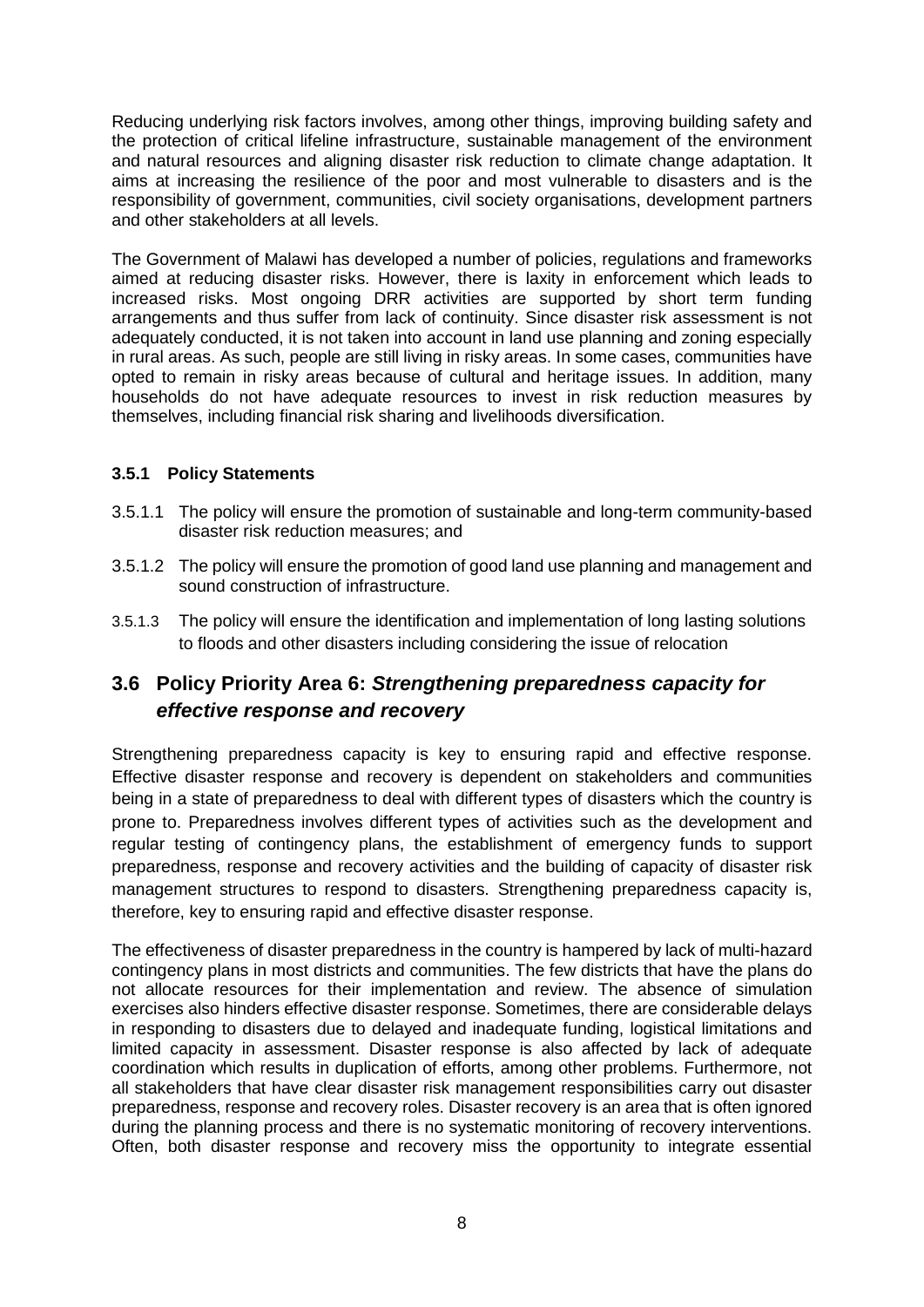elements of DRR. Furthermore, the absence of emergency operations centres has hindered effective early warning dissemination, preparedness, response and recovery initiatives.

#### **3.6.1 Policy Statements**

- 3.6.1.1 Government will ensure that all stakeholders perform their roles and responsibilities and follow standard emergency operating procedures as outlined in the Operational Guidelines for Disaster Risk Management;
- 3.6.1.2 The policy will ensure that funds are made available to ministries, departments, as well as city, municipal, towns and district councils for disaster response and recovery operations;
- 3.6.1.3 The policy will ensure that there is timely provision of appropriate relief assistance to people affected by disasters;
- 3.6.1.4 The policy will ensure that recovery programmes that incorporate disaster risk reduction are developed and implemented;
- 3.6.1.5 The policy will ensure that the rights of people affected by disasters are respected at all times; and
- 3.6.1.6 Government will ensure that mechanisms are put in place for the receipt and accounting of international assistance during disasters.
- 3.6.1.7 Government will ensure that emergency operations centres are established.

### <span id="page-15-0"></span>**4 Implementation Arrangements**

Due to the cross cutting nature of disaster risk management, the policy will be implemented by a wide range of stakeholders at all levels. The institutional arrangement outlined in this policy only covers stakeholders that play key roles and responsibilities in disaster risk management in the country. To guide the implementation, an implementation plan has been provided that will be coordinated by the DoDRMA and closely monitored by relevant stakeholders at all levels.

#### <span id="page-15-1"></span>**4.1 Institutional Arrangements**

The implementation of this policy will be centrally coordinated. The actual implementation will be carried out by different stakeholders at national, district and local levels. Below is an illustration of the institutional arrangements for disaster risk management in Malawi.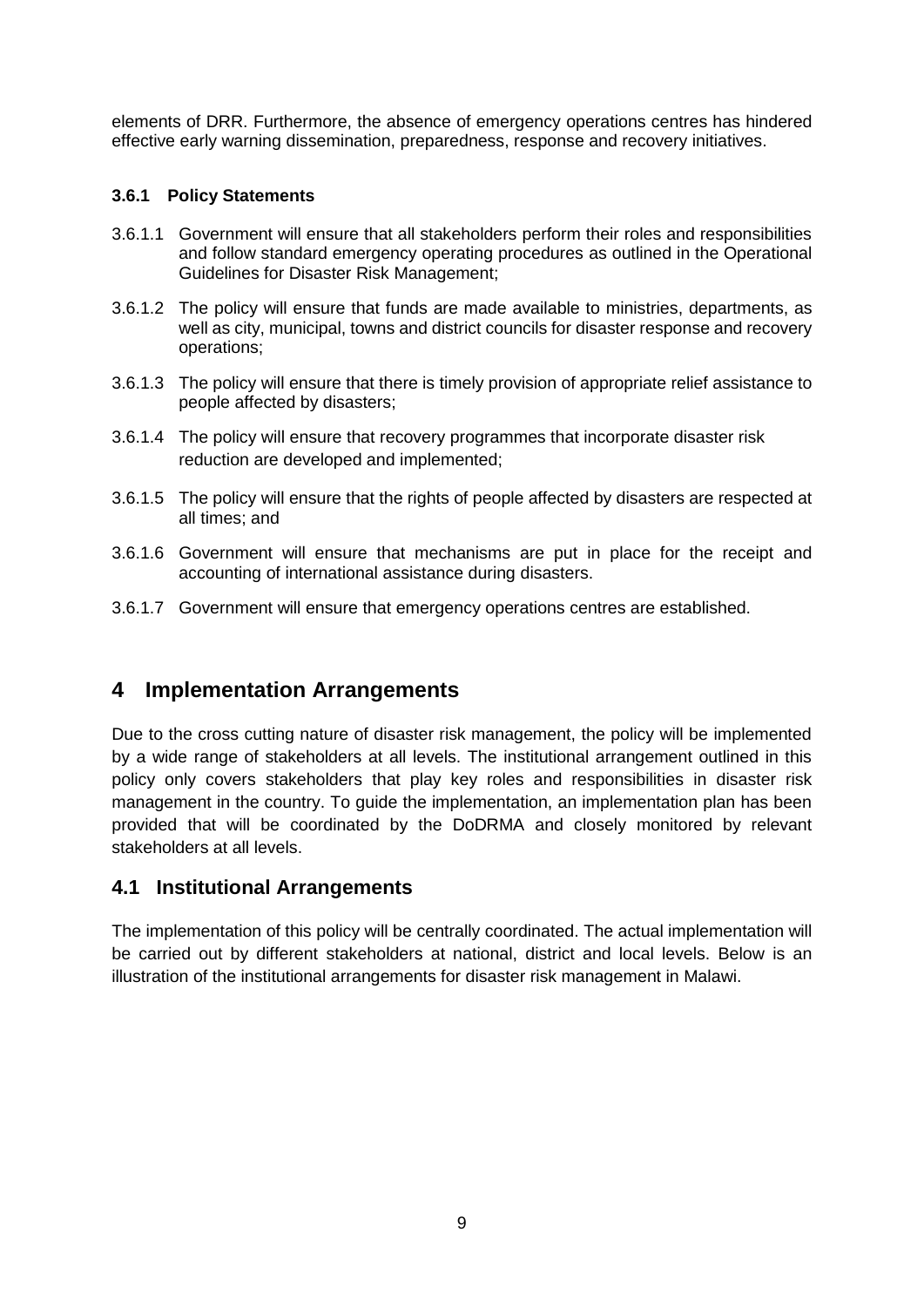

#### **4.1.1 The National Disaster Risk Management Committee**

The National Disaster Risk Management Committee (NDRMC) provides policy directions to the Department of Disaster Management Affairs on the implementation of DRM programmes. The committee comprises principal secretaries of line ministries/departments, the Inspector General of Police, the Commander of Malawi Defence Force, and civil society representatives. The committee is chaired by the Chief Secretary. The NDRMC operates in accordance with terms of reference, stipulated in the Operational Guidelines for DRM.

#### **4.1.2 The National Disaster Risk Management Technical Committee**

The National Disaster Risk Management Technical Committee (NDRM TC) is a multistakeholder committee. It serves as an advocate of disaster risk management; provides advice and technical support; and is the coordinating mechanism for mainstreaming disaster risk management into sustainable development policies, planning and programmes. It aims at contributing to the establishment and development of a comprehensive Disaster Risk Management System for Malawi.

The NDRM TC is chaired by the Secretary and Commissioner of the Department of Disaster Risk Management Affairs, and functions in accordance with terms of reference, stipulated in the Operational Guidelines for DRM. The NDRM TC is composed of designated senior representatives who are formally appointed to serve on the NDRM TC as the disaster risk management focal points for their government line ministries and departments, civil society organisations, scientific and academic institutions, the private sector, UN agencies, donor community and the mass media. The NDRM TC will serve as the National Platform for Disaster Risk Management.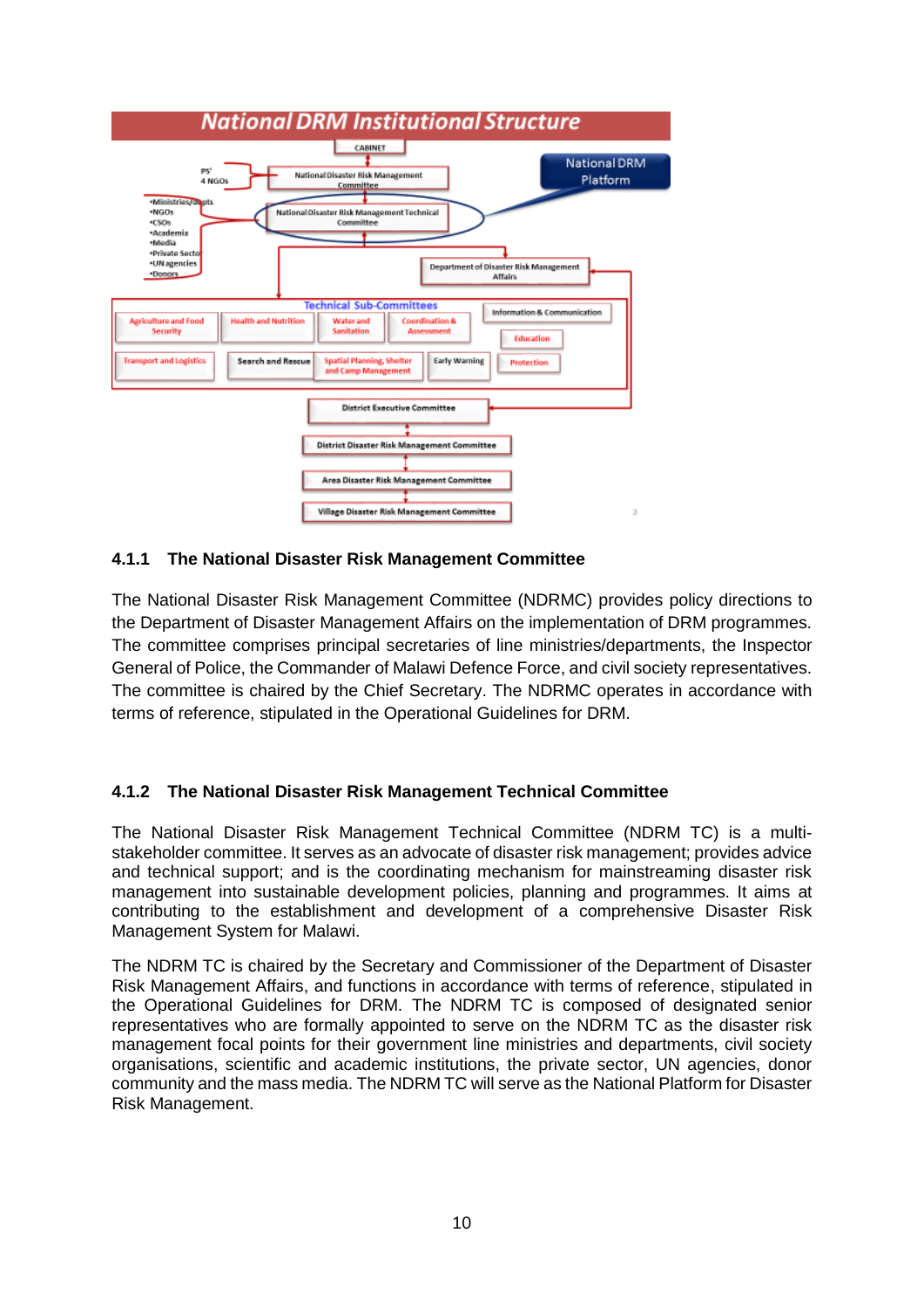#### **4.1.3 National Disaster Risk Management Technical Sub-Committees**

The NDRM TC establishes multi-disciplinary Technical Sub-Committees (TSCs) for proper coordination and guidance in the planning and implementation of disaster prevention, mitigation, preparedness, response and recovery programmes. The following TSCs have been established:

- Agriculture and food security;
- Health and nutrition;
- Water and sanitation;
- Early warning;
- Search and rescue;
- Education:
- Protection;
- Coordination and assessment;
- Media and publicity;
- Transport and logistics; and
- Spatial planning, shelter and camp management.

The establishment of TSCs need not to be restricted to those listed above; the NDRM TC has the discretion to establish other TSCs should the need arise or amend the ToRs to accommodate additional functions. The TSCs function in accordance with terms of reference stipulated in the Operational Guidelines for DRM.

#### **4.1.4 The Department of Disaster Risk Management Affairs**

The Department of Disaster Risk Management Affairs has the primary responsibility for managing and coordinating the implementation process of the policy. It is, therefore, critically important to ensure that it has adequate and suitably qualified human resources as well as the necessary infrastructure and equipment to enable it to fulfil its responsibilities. DoDRMA serves as the Secretariat for the NDRMC, NDRMTC, and chairs the NDRMTC.

#### **4.1.5 Decentralized DRM Structures**

Disaster Risk Management Committees (DRMC's) will be responsible for coordinating the implementation of the policy at City, Municipal, District, Area and Village levels. The DRMCs function in accordance with terms of reference stipulated in the Operational Guidelines for DRM.

#### **4.1.6 Other Stakeholders**

Civil Society Organisations, private sector, development partners, media and academia and research institutions are some of the critical partners in a disaster risk management system that already play an important role in the country's development and in building sustainable livelihoods. They are actively involved in disaster prevention, mitigation, preparedness, response and recovery programmes in different sectors at national, district and community levels. Disasters affect the public and private sector alike and partnerships between government and the private sector can contribute measurably to reducing disaster losses through the sharing of skills and resources and engaging in joint developmental initiatives that build resilience. Development partners will assist in funding disaster risk management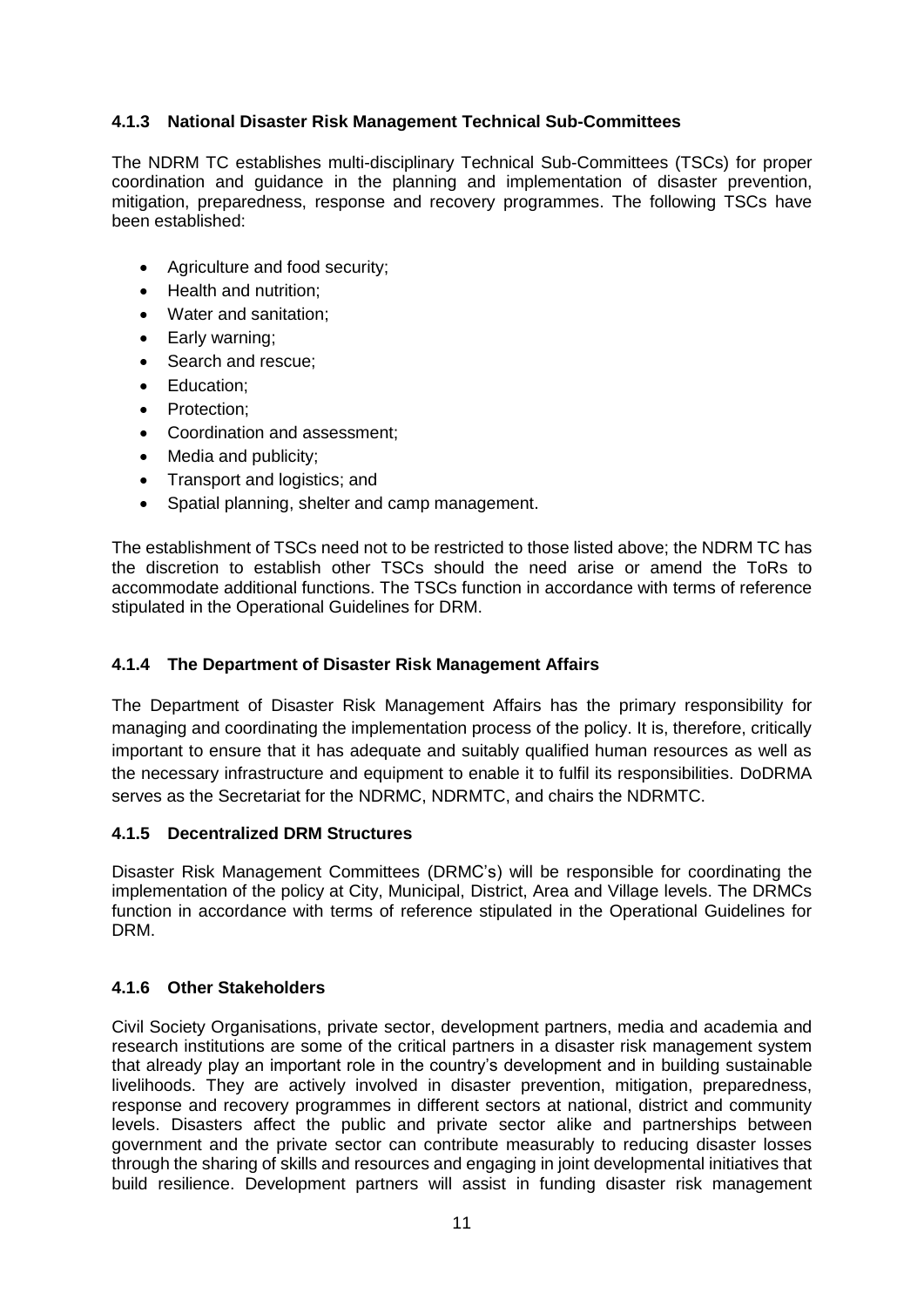programmes at all levels, as well as in providing technical support. The media will play an important role in public awareness, early warning information dissemination as well as the promotion of disaster risk management programmes in the country. The academia and research institutions will play an important role in training, knowledge management and sharing and research in DRM.

#### <span id="page-18-0"></span>**4.2 Implementation, Monitoring and Evaluation Plan**

The DoDRMA, in the Office of the President and Cabinet, together with designated lead ministries or departments, supported by its development partners and other relevant key stakeholders represented on the NDRM TC, will implement the National Disaster Risk Management Policy.

The NDRM Policy Implementation, Monitoring and Evaluation Plan details the key activities that need to be undertaken to achieve the six policy objectives.

### <span id="page-18-1"></span>**4.3 Funding Mechanisms**

Financial resources for the implementation of the policy will be an integral part of the budgets of ministries, departments, as well as those of the city, municipal and district assemblies, as they are implementing their activities as per disaster risk management devolved functions. In addition, civil society organisations and development partners will be encouraged to accommodate the aspirations of this policy in their normal programmes.

#### <span id="page-18-2"></span>**4.4 Monitoring and Evaluation**

The implementation of the policy will be monitored and evaluated for effectiveness in meeting the intended goal and objectives. To facilitate this process a monitoring and evaluation framework will be developed.

### <span id="page-18-3"></span>**4.5 Review of the Policy**

The policy will be reviewed and whenever necessary revised at least every five years. The revision will be informed by the results of monitoring and evaluation and other relevant information sources. This will be the initiative of the department responsible for disaster risk management affairs.